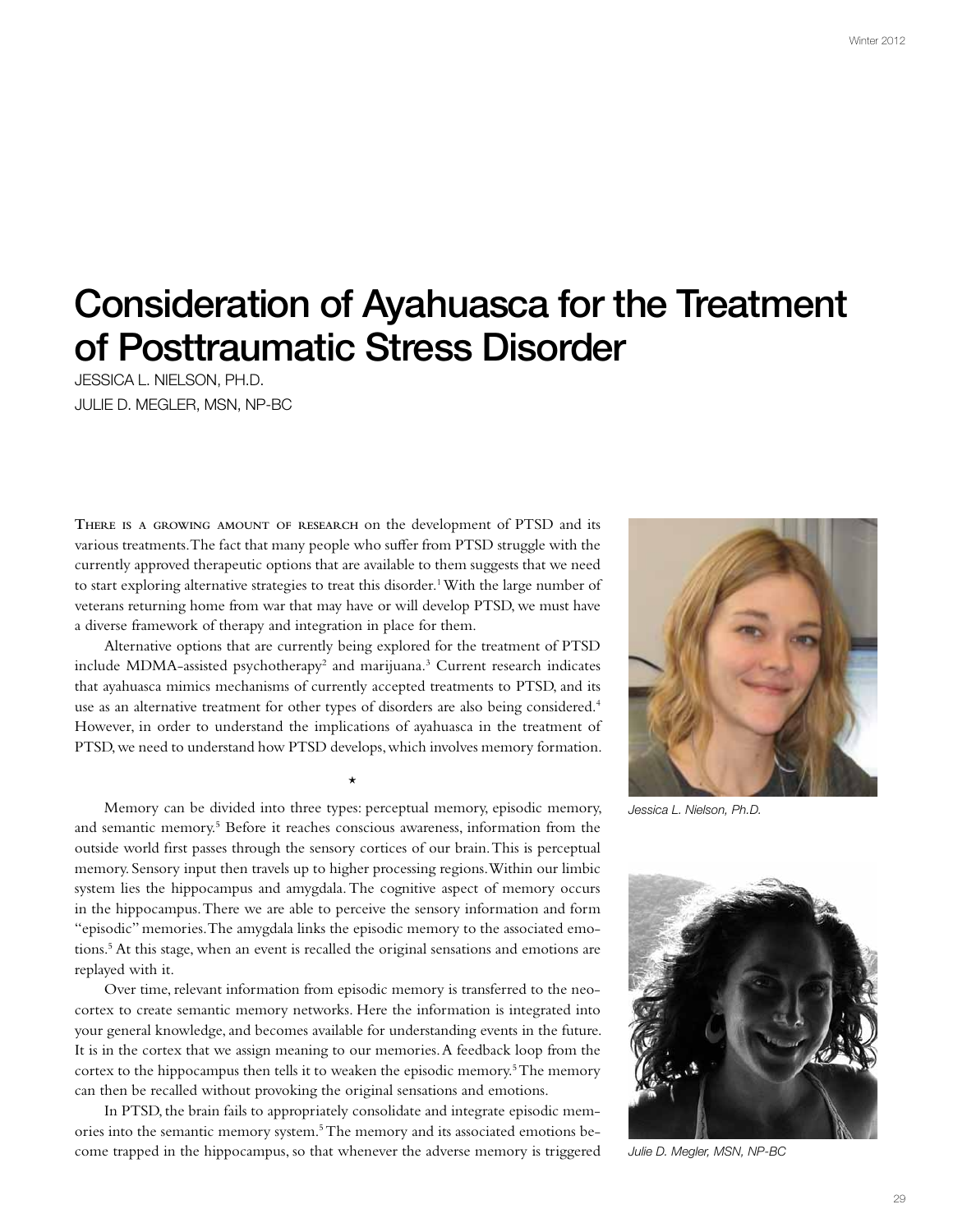it is recalled as if the traumatic event is being re-experienced. The resulting hyperarousal leads many trauma victims to develop maladaptive coping mechanisms. In an attempt to prevent stimulation of intense fear, they seek ways, such as substance abuse, to avoid or numb out to triggers.

The American Psychiatric Association (APA) outlines three approaches to the treatment of PTSD: psychopharmacology, psychotherapy, and education and support. The goal of treatment is to eliminate or decrease flashbacks, nightmares, and other intrusive symptoms, allowing avoidance and arousal symptoms to subside.<sup>6</sup> Successful recovery requires the disrupted process of cortical memory consolidation and integration to be reestablished. The patient must be able to discuss the traumatic event without replaying the original emotional intensity.

Once the images are no longer intrusive the event can be integrated into regular life. Only then will the victim come to understand their past trauma, and thus come to terms with it.<sup>7</sup> In PTSD, the blockade of hippocampal outflow to the cortex needs to be reestablished so that the episodic memory can be weakened and the semantic memory created. Because it is limited to the cortical level of the brain, simple catharsis (expression of the traumatic event) is not sufficient to successfully treat

PTSD symptoms. Effective treatments must target the limbic system.

When using psychotherapeutic treatments, many professionals in the field believe fear must be experienced before it can be reduced or eliminated. Exposure therapy is considered to be any therapy where the client is exposed to a fear

*From the psychotherapeutic standpoint, ayahuasca is similar to exposure therapy. Intention-setting is a common ritual in many ayahuasca practices. Users with traumatic histories have the opportunity to set their intentions to their traumas.* 

memory as part of the therapy.<sup>7</sup> With sufficient exposure, clients adapt to the trauma by altering its meaning in a way that desensitizes them to trauma-related triggers, thus reducing their experienced fear.<sup>6</sup>

Three types of exposure therapies that are recognized as evidence-based practice for treatment of PTSD include: prolonged exposure (flooding), cognitive restructuring, and eye movement desensitization and reprocessing (EMDR) therapy.8 These exposure therapies target the emotional aspects of fear memories mediated by the amygdala. Stimulation to these areas releases the memories to the cortex so they can finally be processed and integrated into the victim's life with meaning.

From the psychotherapeutic standpoint, ayahuasca is similar to exposure therapy. Intention-setting is a common ritual in many ayahuasca practices. Users with traumatic histories have the opportunity to set their intentions to their traumas. Recent studies indicate that the amygdala, and other brain areas associated with emotional processing, is activated with the administration of ayahuasca.9 Activation of the amygdala, the very region of the brain that is the source of fear-associated symptoms of PTSD, is seen with ayahuasca as well as exposure-based approaches.

Due to the heterogeneity and complexity of PTSD, and to the variety of therapeutic options available including psychedelic-assisted therapy, it may be difficult to fully understand their nature and relationships to each other. The authors of this article propose a new approach to understand and assess them both. This approach is currently used by Dr. Nielson and her colleagues at the University of California, San Francisco, and uses bioinformatics to understand the complex nature (syndrome) of spinal cord injury and its potential therapies.<sup>10</sup> This approach involves mining raw data from preclinical and clinical trials, incorporating them into a large, heterogeneous, and flexible database, running statistical pattern detection algorithms on it, and deriving novel patterns about the underlying biological mechanisms that are conserved across paradigms.<sup>11</sup>

By using this bioinformatic methodology on psychedelic therapies for PTSD, we hypothesize that we can both more accurately define the entire syndrome of PTSD,<sup>10</sup> and assess appropriate therapeutic options for patients, including those still being tested in clinical trials.<sup>2</sup> Additionally, these methods enable us to rapidly visualize the syndrome space, $12$  making this

> a very user-friendly and effective framework to identify various syndromes.10

> If we use this bioinformatics approach in combination with rapid data visualization and analysis, we hypothesize that we can identify risk factors for PTSD that may be a useful screening tool to assess whether a patient is ready for exposure

therapy, and which treatment will be the best route to maximize their long term recovery. Additionally, we can begin to address whether ayahuasca could be a beneficial therapy for PTSD by collecting data from subjects with PTSD who are voluntarily using it, and assessing their recovery.

We have started a collaboration with the Paititi Institute near Iquitos, Peru (**paititi-institute.org**), who have already treated and will continue to treat patients with PTSD and other health disorders with ayahuasca. Our goal is to gather enough retrospective data from this center to provide rational for an observational study, and potential future clinical trials with ayahuasca for PTSD.

Additionally, numerous studies have been conducted to assess the safety of ayahuasca. Under the appropriate settings and with supervision, and no prior consumption of contraindicated substances and foods<sup>13</sup> or pre-existing conditions, ayahuasca has been shown to be safe and non-addictive.<sup>14</sup> In fact, it is being explored for its therapeutic potential from multiple perspectives and mechanisms, including the potential to treat substance abuse.4